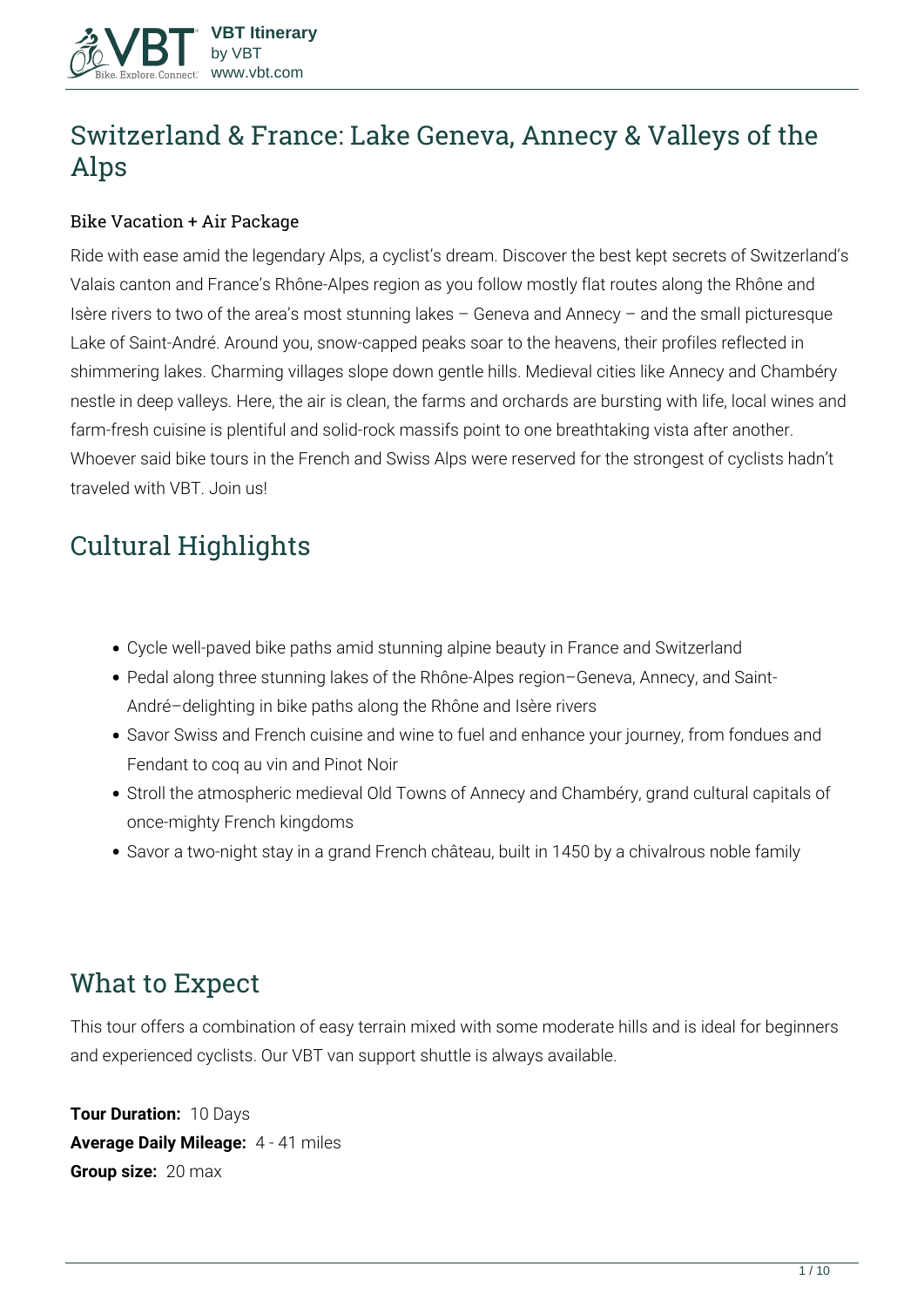

# **Climate Information**

#### **Average High/Low Temperature (°F)**

May 67º/50º, Jun 73º/57º, Jul 80º/61º, Aug 79º/60º, Sep 72º/54º, Oct 61º/47º

#### **Average Rainfall (in.)**

May 3.0, Jun 3.1, Jul 2.6, Aug 3.1, Sep 3.0, Oct 3.4

## **DAY 1: Depart from the United States or Canada**

All you have to do is get to the airport. On our Air Packages, we'll take care of the rest, handling all the logistics, so you can travel with peace of mind. Spend your first night aloft and arrive refreshed for an unforgettable trip.

# **DAY 2: Arrive in Geneva / Travel to Chamonix**

A VBT representative will greet you at the Geneva airport to start your adventure off right. a complimentary car service will whisk you to your centrally located hotel in Chamonix. From here, you are perfectly positioned to explore this charming city at your leisure.

## **DAY 3: VBT Bicycle Vacation begins / Warm-up ride / Travel to Switzerland / Abbey of St-Maurice / Welcome reception and dinner**

Enjoy your included breakfast this morning and a last stroll in Chamonix. At 12:00 p.m. board our private motorcoach to Switzerland. Make sure you pack some lunch before departing. A short stop is planned along the way to let you enjoy your meal. And remember that in French Chamonix, the local currency is the euro while in Swiss Lavey-les-Bains, the local currency is the Swiss franc.

The motorcoach will be parked just outside your Chamonix hotel and will have a VBT sign. If you brought your own saddle or pedals, carry them on with you and hand them to your trip leaders when you meet them later. They will welcome you at the hotel reception on your arrival in Lavey-les-Bains at approximately 2:00 p.m. Your rooms may not be ready until 3:00 p.m. You are welcome to store your luggage with the reception desk.

All guests meet at 2:00 p.m. in the lobby for a safety and bike-fitting session with your trip leaders. Your biking clothes are not required to attend this meeting. By session's end, your rooms will be ready, and you will have time to settle in and change into your biking clothes. Later, enjoy a warm-up ride on country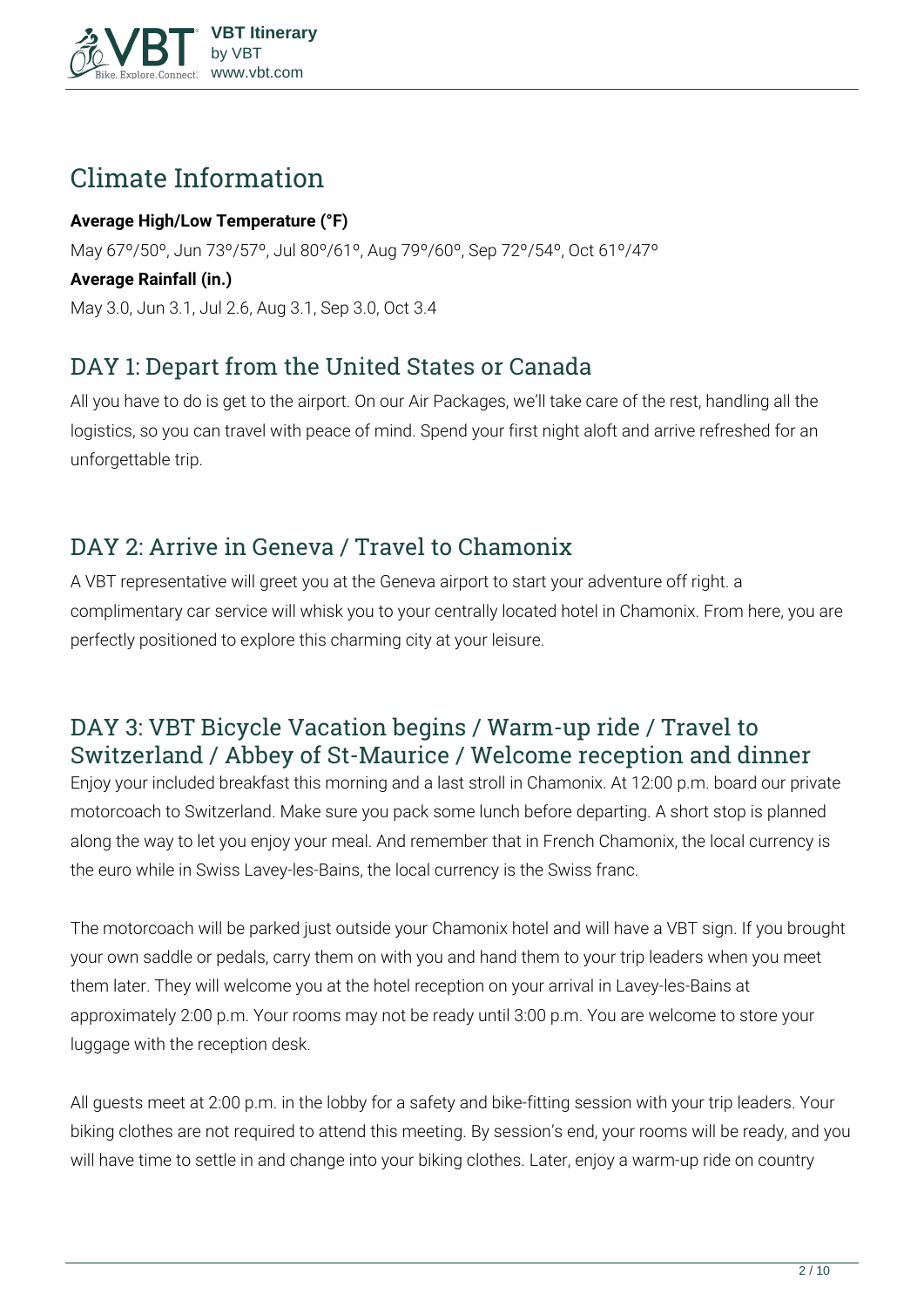

roads through charming Swiss villages. The most important is Saint-Maurice. Its abbey is known throughout Christianity, founded in the year 515 on the spot where the relic of martyr Maurice were kept. Still today, it is a key stop on the pilgrimage route from Canterbury to Rome. You pause to visit the basilica, the catacombs and the amazing Treasure, which features exceptional examples of medieval goldsmith's art.

This evening, gather for a welcome reception and dinner at the hotel Swiss Chalet bar and restaurant, savoring specialties of the Valais canton.

**Today's Ride Choices**

**Afternoon** Warm-up — 7.2 km (4.5 miles)

**What to Expect:** The warm-up ride will give you the opportunity to become familiar with your bike as you ride country roads with little traffic. There will be an occasional uphill climb, and the ride will take you through the charming Swiss village of Saint-Maurice.

**Cumulative Distance Range:** 7.2 km (4.5 miles)

**Included Meals:** Breakfast, Dinner

## **DAY 4: Route du Rhône bike path / Sion**

After a hearty European breakfast, set out on the tranquil Route du Rhône bike path, following the course of the Rhône upriver. As you get underway, you leave the steep jagged cliffs of the Dent de Morcles behind. These dramatic rocky slopes mark the westernmost reaches of the Bernese Alps, dropping precipitously into the Rhône Valley. Before you, the exhilarating vistas of Switzerland's majestic and towering range opens up.

Near Evionnaz, traverse a serene nature reserve beloved by the residents of the Valais canton. Then you pass Martigny, a stunning mountain village where roads from France and Italy converge, and pedal into a valley blanketed with lush vineyards. The Valais is Switzerland's third largest wine region. Some of the classified Grand Crus of Sion – like the Fendant and the Syrah – may sound familiar to you.

Your ride along the river is leisurely and never dull. You cycle past small villages on the gentle slopes of the valleys and spin past farms and orchards of apples, apricots, pears, cherries, strawberries and raspberries. Even the legendary Valais headwind, which caresses the valley from late morning to evening during good weather, cannot tarnish this incredibly scenic ride into this hidden corner of Switzerland.

As you approach Sion, the capital of the Valais canton, the two towering rock bastions of Tourbillon and Valère greet you from their lofty perches. There'll be time to stroll the pedestrian streets of the Old Town, rich in culture and history and embellished with stone fountains and lively cafés. After lunch on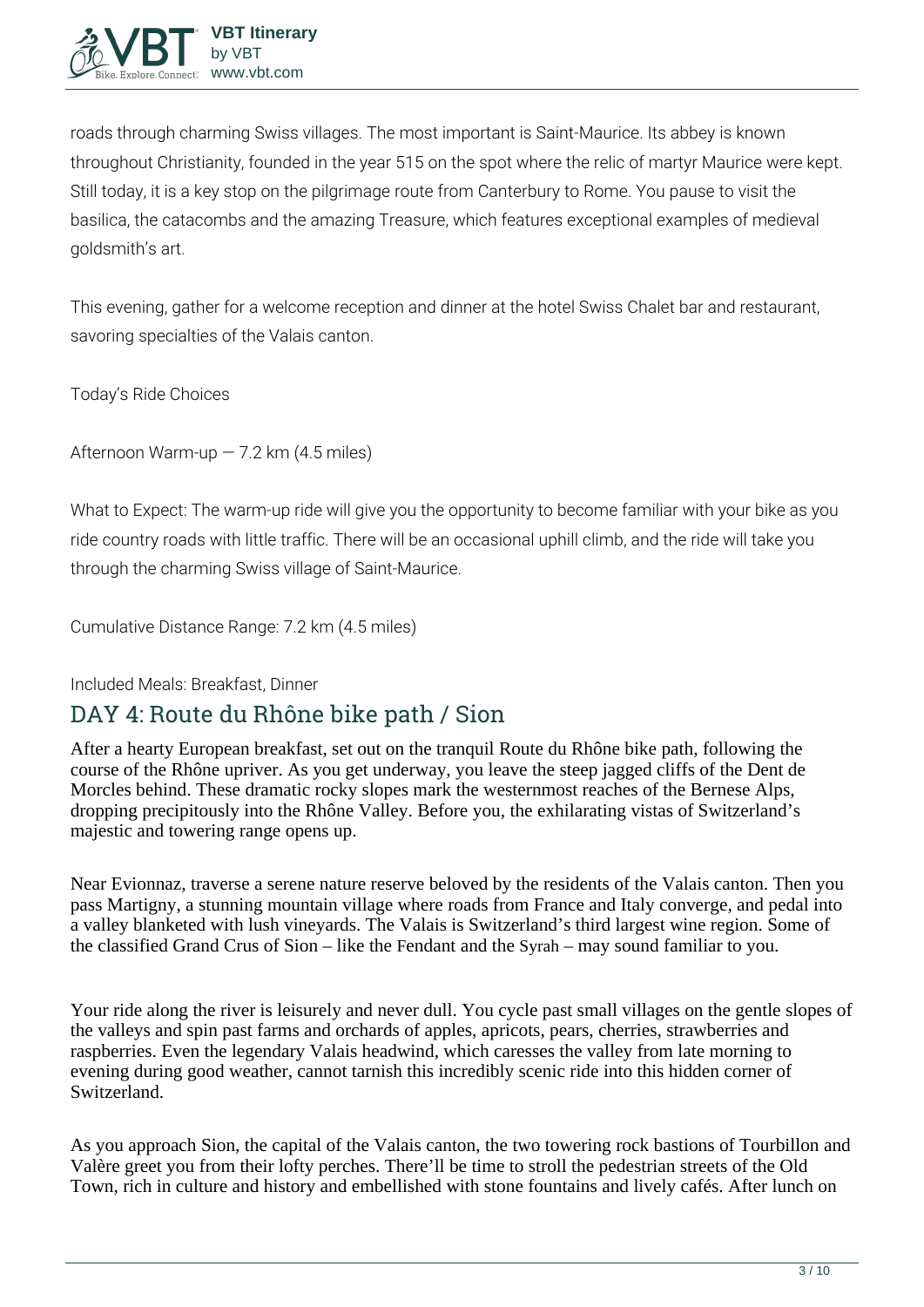

your own, you travel back to your hotel, where you have time to rest in the shade of huge sequoia trees, walk on the trails of the landscaped park, or soak in the thermal pools, where your entry is included.

Dinner is at the hotel's restaurant tonight, where you can select your favorites directly from a large buffet spread.

**Today's Ride Choices**

**Morning** Lavey to Saillon — 24 km (15 miles) | Saillon to Sion — 17.5 km (11 miles)

**What to Expect:** Today's ride is easy and flat, almost entirely on a well-paved bike path. The headwind that generally starts blowing around mid-morning up the valley in good weather may slow down your pace. Expect some traffic at the end of the long option entering the city of Sion, where drivers are generally used to and gentle with riders.

**Cumulative Distance Range:** 24 — 41.5 km (15 — 26 miles)

**Included Meals:** Breakfast, Dinner

### **DAY 5: Villeneuve on Lake Geneva / Montreux / Travel to France**

After breakfast, you cycle out of Saint-Maurice into the Chablais region, the spectacular alpine area straddling Switzerland and France. Your route again follows the Rhône River, pointing you toward Lake Geneva. As you ride out of the village, you may glimpse the sharp, soaring peaks of the Dents du Midi chain. Despite your mountainous surroundings, today's route is very relaxed, tracing a pleasant valley on well-paved bike paths and passing Swiss chalets, manicured gardens, and postcard-perfect ponds.

At Le Bouveret, just before the river pours into Lake Geneva, your route gently bends right onto the Rhône bridge. Here, you ride into the shaded wetlands of Les Grangettes. This peaceful nature reserve hosts a profusion of biodiversity, including many migratory birds. This morning's pleasant spin ends at the eastern tip of Lake Geneva in Villeneuve, or New Town, which in fact boasts a charming Old Town of cobbled streets and inviting cafés – the ideal place for a stop and a short stroll. After, you cycle or shuttle to Montreux.

If you choose to ride, follow a lakeside route, passing by the historic Chillon Castle and continuing to Montreux on the way. You end your ride in this popular resort town on Lake Geneva where you can admire elegant villas and lovely gardens. Stop at Place du Marché, where a statue of Freddie Mercury gazes out over the lake. The lake promenade is the perfect spot to enjoy lunch on your own. Then continue by private motorcoach into France and the picturesque village of Talloires, hugging the shores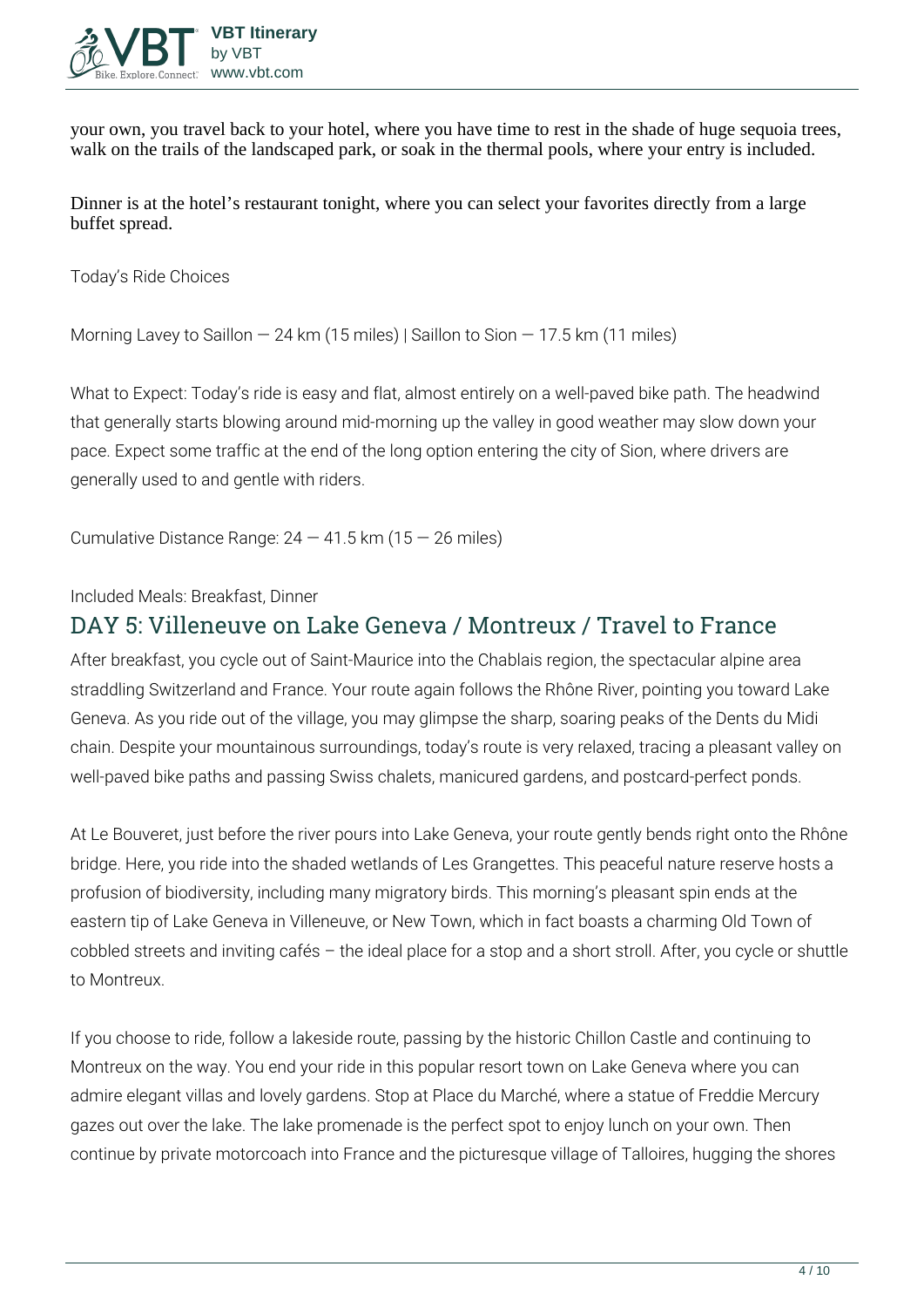of scenic Lake Annecy. Settle in to your hotel here, a hidden gem away from the crowds and set beautifully on the water with magnificent views of the Massif des Bauges to the west and La Tournette and Col de Forclaz to the east. Celebrities like Mark Twain and Paul Cezanne stayed in this historical and century-old former abbey. The sublime Saint Germain abbey and chapel perches high above on a distant hillside.

Tonight, stroll into historic Talloires for dinner on your own. You might try a Raclette with the famous quality cheeses of Haute-Savoie and match it with a local wine, like Chignin or Apremont.

**Today's Ride Choices**

```
Morning Lavey to Villeneuve — 32 km (20 miles) | Villeneuve to Montreux — 9 km (6 miles)
```
**What to Expect:** Today's ride is easy and mostly follows a flat paved bike path until Villeneuve. When the weather is good, a mid-morning to evening headwind blows up the valley and can slow down the ride. From Villeneuve to Montreux, the route, for the first two miles, is a bike lane shared by pedestrians, and then on a regularly trafficked slightly rolling road. The Villeneuve to Montreux option requires some caution and is therefore rated easy/moderate.

**Cumulative Distance Range:** 32 – 39 km (20 – 24 miles)

**Included Meals:** Breakfast

# **DAY 6: Lake Annecy loop / Paccard Bell Foundry / Medieval Annecy**

After breakfast begin your ride by cycling south from your hotel in the Haute-Savoie region. Your focus is the breathtaking Lake Annecy – Europe's cleanest lake thanks to protection measures enacted in the 1960s – and its namesake city. Your loop follows a well-paved bike path past the staggering sheer cliffs of the Bauges Mountains that seem to surge dramatically out of the waters. Keep your eyes out, too, for the Château de Duingt, perched on a tiny islet linked to the mainland by a causeway. It is not open to visitors, but worth a photo stop.

As you approach the city of Annecy, follow the sign to the Paccard Bell Foundry if you wish. Over seven generations, this family business has cast more than 120,000 bells for institutions all over the world, including the bells that ring out from the Notre Dame Cathedral in Paris. In 1950 and 1951, it cast 57 replicas of the Liberty Bell and distributed one to each of the then 48 US states as tributes to the American role in the liberation of Europe during World War II. The largest bell they've made is the 66,000-pound World Peace Bell, which hangs in Newport, Kentucky. It rings every day at 12:05 p.m. so as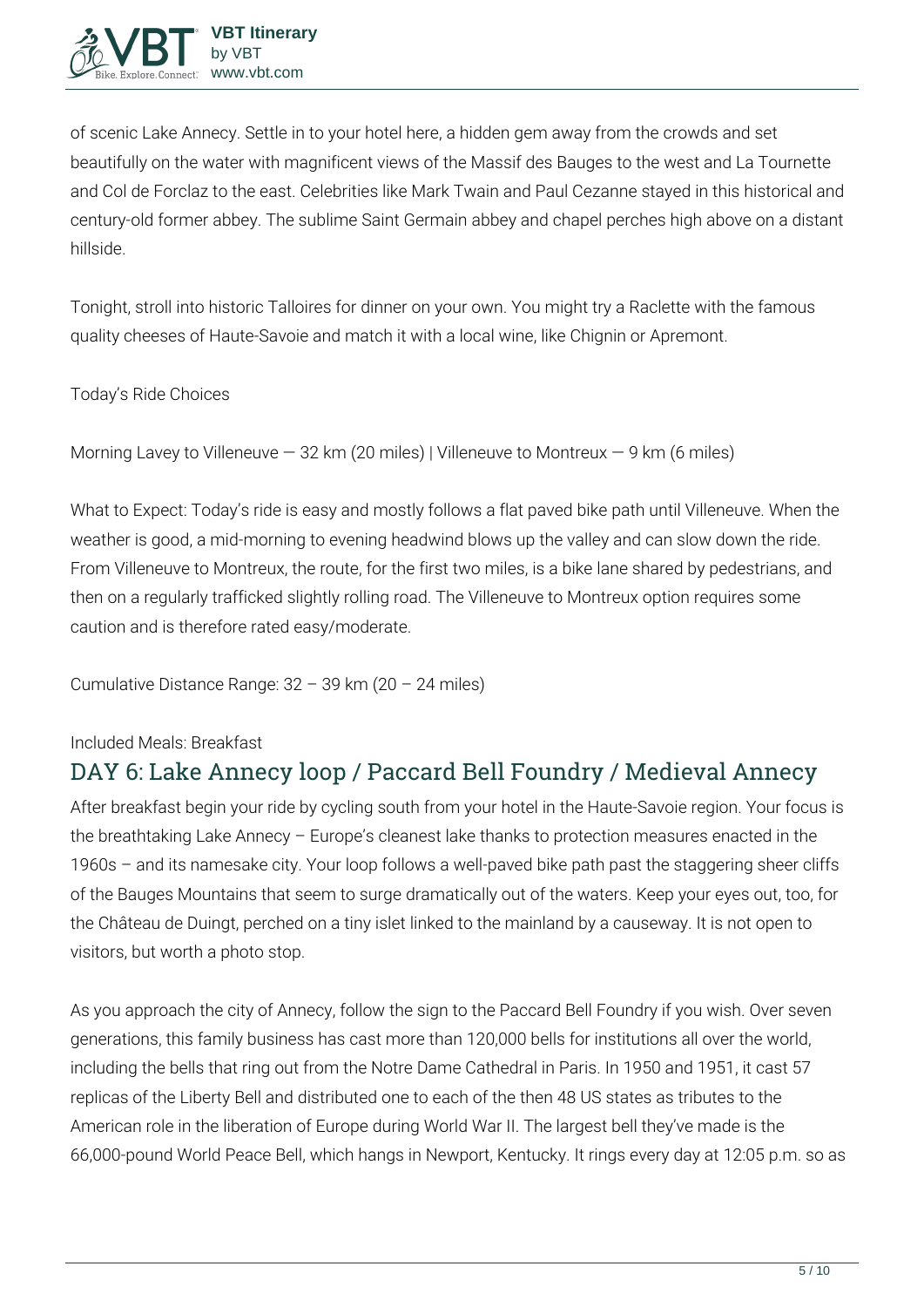

not to drown out the city's other noontime bells.

Later, arrive in historic Annecy, called the "Pearl of the French Alps" for its stunning setting between mountains and lakes. There'll be time to explore its pedestrian streets lined with charming canals, bridges and archways that might bring Venice to mind. The Old Town is full of unique charms and historic buildings. Admire the Palais de l'Isle, a 12<sup>th</sup>-century prison on an islet in the River Thiou, the Château d'Annecy, the 16<sup>th</sup>-century Cathedral of Saint-Pierre and the Pont des Amours, the Lover's Bridge. Savor lunch on your own in an inviting café, perhaps watching swans glide on the river, and enjoy a *crème glacée* – locally made ice cream – for dessert.

Shuttle back to the hotel, or join today's longer option that completes a circumference around the lake. Pass a popular lake beach, perhaps dipping your toes in the crystal-clear water, and several lakeside villages steeped in charm. In the distance, catch sight of the Aravis Mountains, famous for the hairpin turns and steep bends featured on the Tour de France.

Later, relax and take a dip in the lake, stroll the vegetable gardens by the cloister or treat yourself to the hotel spa. Dinner is at the hotel gourmet restaurant, a delicious meal of French specialties.

**Today's Ride Choices**

**Morning** Talloires to Annecy — 26 km (16 miles)

**Afternoon** Annecy to Talloires — 13 km (8 miles)

**What to Expect:** Today's ride follows a well paved road and bike path. There is an initial steep downhill soon after Talloires, then it is all flat to Annecy. The area, especially before Annecy, is very popular and bikers may encounter skaters and walkers on the path. The afternoon ride is easy although it includes one climb. Note: in the summer it may be crowded with a number of bikers. In the villages, attention must be paid to cars.

**Cumulative Distance Range:** 26 – 39 km (16 – 24 miles)

**Included Meals:** Breakfast, Dinner

# **DAY 7: Cycle to the medieval Cité de Conflans along the Chaise and Arly Rivers / Wine tasting / Settle into your château**

After a hearty French breakfast, say goodbye to your hosts and set out on one of the most beautiful rides of the region. Leaving the southern tip of Lake Annecy, you cycle along a quiet, smooth bike path as the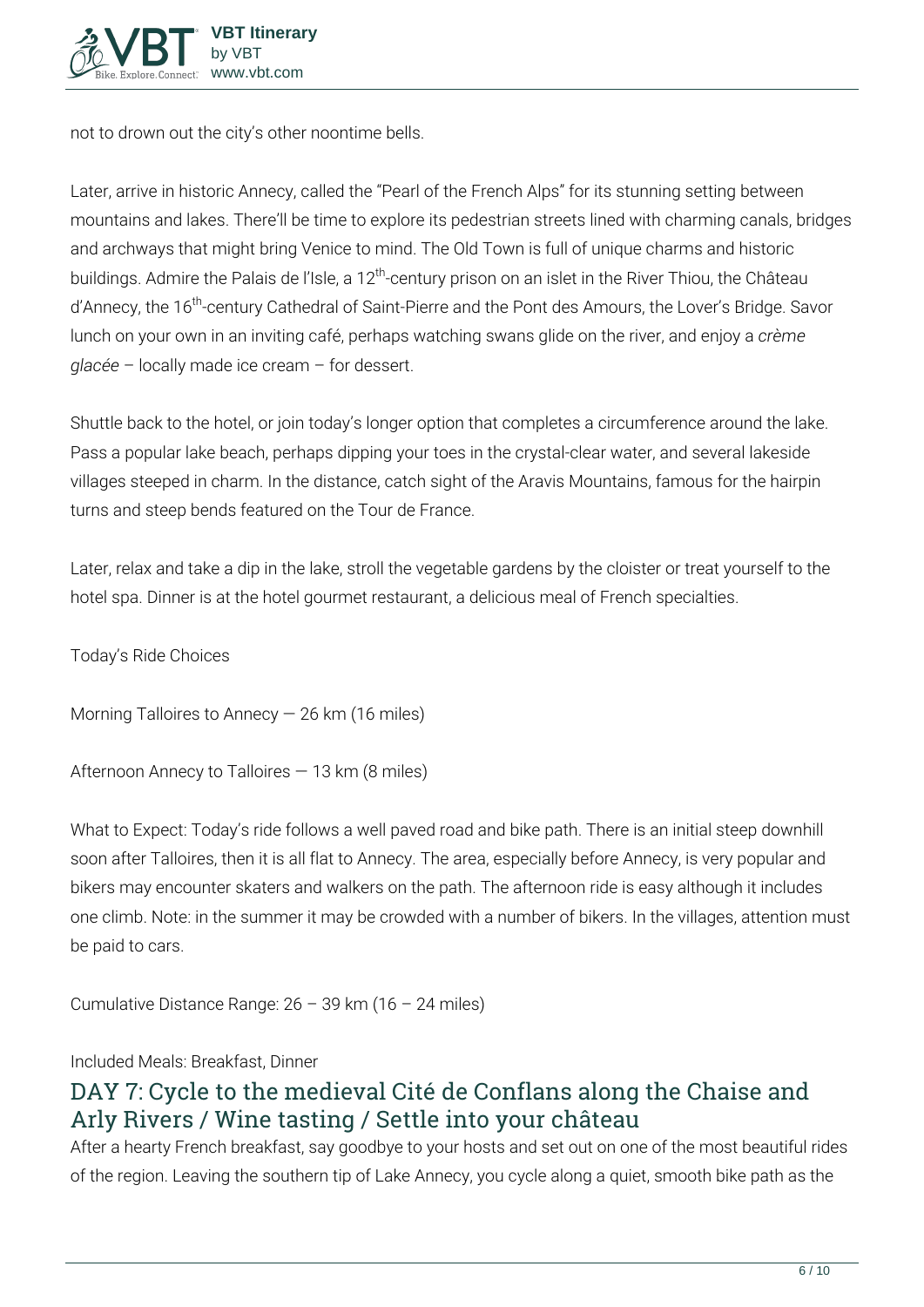Bauges Range rises up on one side and the Beaufortain soars on the other. In the Chaise River Valley, enjoy majestic views of the Faverges Castle with its red-roof cylindrical stone tower. The Col Tamié has the largest fort to have been built on the edge of the Alps by France, while gorges and caves in the distance tell that the region has been inhabited by man since the Neolithic Age.

After a slight climb at Ugine, you leave the Haute-Savoie and meet the L'Arly River, which you follow to Albertville. Gateway to some of the best international ski areas of the Alps, Albertville hosted the 1992 Winter Olympics. Lunch is included in the neighboring medieval City of Conflans. A French historic site and monument, the picturesque Cité de Conflans is sheltered behind 14<sup>th</sup> century walls and offers views of the Combe de Savoie valley, the Bauges and Chartreuse mountains like no other. In the afternoon continue cycling the new paved bike path that lines the Isère River into fertile farmlands. Here it is common to meet local farmers caring for their *pépinières,* or vine nurseries. Your ride ends in the shaded pond district called Lake de Carouge.

Later settle in to your elegant French château, then visit the 15-century cellar and savor a wine tasting before a delicious dinner overseen by your gracious hosts. It's the perfect end of a beautiful day and an ideal venue to sample the region's finest wines.

**Today's Ride Choices**

**Morning** Talloires to Cité de Conflans — 35 km (22 miles)

**Afternoon** Cité de Conflans to Lac de Carouge — 27 km (17 miles)

**What to Expect:** With the exception of a short climb into the City of Conflans, the ride today is very easy and follows mostly a bike path along rivers or country roads. All in all, it is a very enjoyable day of cycling.

**Cumulative Distance Range:** 35 – 62 km (22 – 39 miles)

#### **Included Meals:** Breakfast, Lunch, Dinner

# **DAY 8: Ride to Lake of Saint-André / Stroll Chambéry**

Today promises another ride into stunning cultural and natural beauty. From your château you cycle along gently rolling and scenic country roads, meandering through small charming villages and vineyards. You skirt the base of Mont Granier, a gigantic crag and the icon of this green region called Chartreuse, to the peaceful small Lake of Saint-André. Then you follow the course of the small L'Albanne River into picturesque Chambéry, boasting a rich history as the capital of the Kingdom of Savoy from the 13<sup>th</sup> to the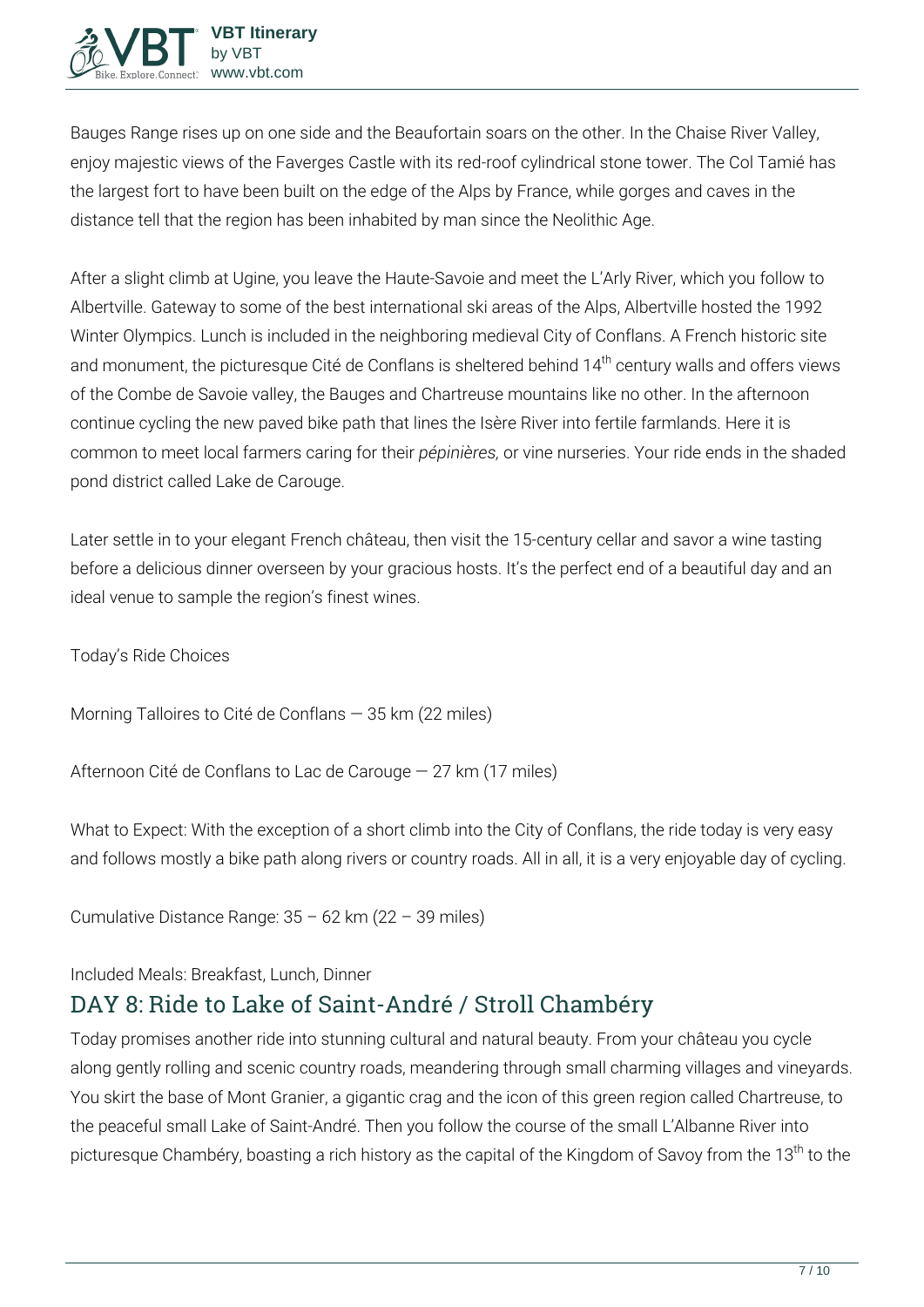16<sup>th</sup> centuries. The Château des Ducs de Savoie still dominates the cityscape, nestled in a maze of medieval alleyways in the city center. You pause for lunch on your own here, taking time to also admire the  $15<sup>th</sup>$  and  $16<sup>th</sup>$ -century estates along the shop-lined rue Croix-d'Or.

Your return ride follows a different easy bike path. Avid riders may follow a scenic route with an opportunity to enjoy wonderful views of the distant Tarantaise peaks, some reaching more than 11,000 feet. The Col du Galibier in the sunny Maurienne valley with its 8,681 feet ranks with the Col de l'Iseran as one of the highest mountain passes in France. There stands a monument to Henri Desgranges, who initiated the Tour de France cycle race in 1903. Epic climbs are sure come to mind as you experience a bit of the captivating cycling of the Alps without the big hills.

Back at your château, there'll be time to relax by the swimming pool and prepare for a final festive dinner featuring French specialties of the region.

#### **Today's Ride Choices**

**Morning** Chateau de Challes - Lac Saint-André to Chambéry — 27 km (17 miles)

**Afternoon** Chambéry to Chateau de Challes — 9 km (5 miles) | Chambéry to Barby to Chateau de Challes Plus  $-17$  km (10 miles)

**What to Expect:** Today's ride follows easy and paved rolling country roads to Lake of Saint- André and along vineyards, then a flat and paved bike path through shaded parks into the historic center of Chambéry. Entering the city, the path becomes a biking lane and you will ride on a short stretch of cobblestone. Expect some traffic into and out of Chambéry. The afternoon ride is mostly on a flat bike path back to the hotel. An extra 8 km loop includes a short and very gradual climb on the first hills of the Massif des Bauges. A not to miss loop, if you want to enjoy the views of the valley, Mount Granier, and southern Alps from a nice perspective.

**Cumulative Distance Range:** 9 – 44 km (5 – 27 miles)

**Included Meals:** Breakfast, Dinner

## **DAY 9: Travel to Lyon / Free time / VBT Bicycle Vacation ends**

Travel to your hotel in Lyon, an elegant and centrally located 5-star hotel, arriving at about 10:30 a.m. VBT provides city information that includes highlights and recommendations for what to see and do in Lyon. Use the rest of the day to relax. Or begin exploring Lyon, following your whims and desires either on foot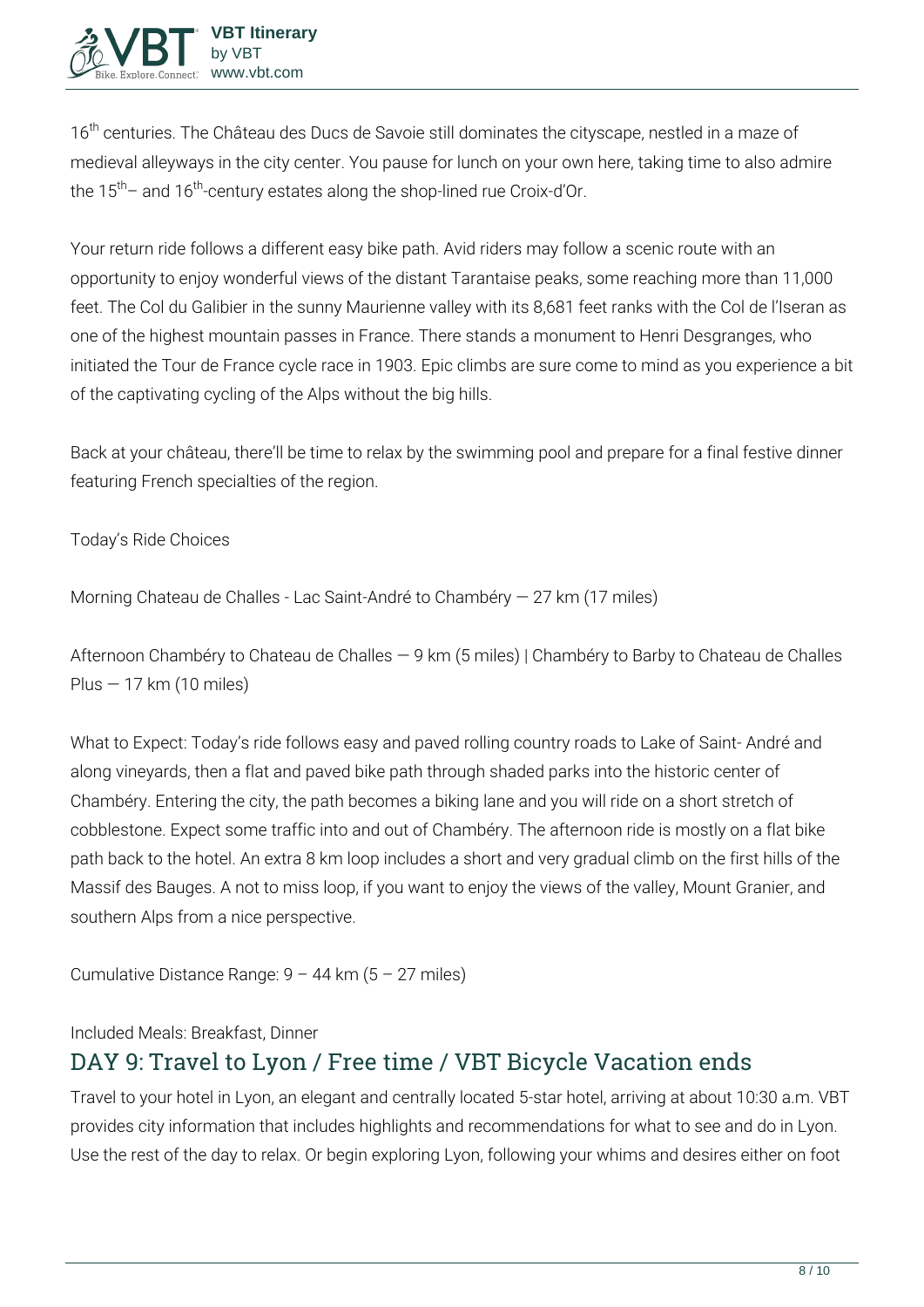

or using the city's network of buses and trams and the subway.

Your hotel is located on the Presqu'île, the peninsula surrounded by the two rivers, in the major shopping and partly pedestrian area, near museums and picturesque streets. Please note that hotel check-in is 2:00 p.m., but the hotel will try to have rooms available earlier if possible and will store your luggage if needed. If you have chosen the independent Post-Trip Extension to Lyon, you will remain at this hotel for three nights.

**Included Meals:** Breakfast

### **DAY 10: Departure**

After an included breakfast this morning, complimentary transportation to the Lyon airport will be provided (an approximately 60-minute drive, depending on traffic) for your departing flight.

**Included Meals:** Breakfast

#### **Accommodations** May vary depending on departure date.

### Hôtel Le Morgane (Day: 2)

This elegant and environmentally friendly four-star hotel offers mountain views and a fine-dining restaurant just a short walk away from Chamonix's pedestrian main street. Contemporary, tranquil guestrooms are naturally cooled without air conditioning, and plush with wood accents and neutral tones. A spa complete with swimming pool, steam room, sauna, and treatment facilities is on site.

### Grand Hotel des Bains (Days: 3,4)

Located in the lush, green countryside of a stunning Swiss valley, the Grand Hotel des Bains boasts its own landscaped park festooned with flowers and rare sequoia trees. It is conveniently nestled between the Rhône River bike path and a steep rock massif. Natural underground thermal reservoirs feed the spa facility with 22 treatment rooms and hot spring pools, the latter complimentary to VBT guests. Sample a local Raclette in the chalet-style restaurant. Each of the 68 air-conditioned rooms is well appointed and recently renovated in a sleek, modern style.

### Abbaye de Talloires (Days: 5,6)

Centuries of history, a long list of celebrities who have stayed there such as Mark Twain, Paul Cézanne and Jean Reno amongst many others. Fine dining is assured with the gourmet restaurant and the light